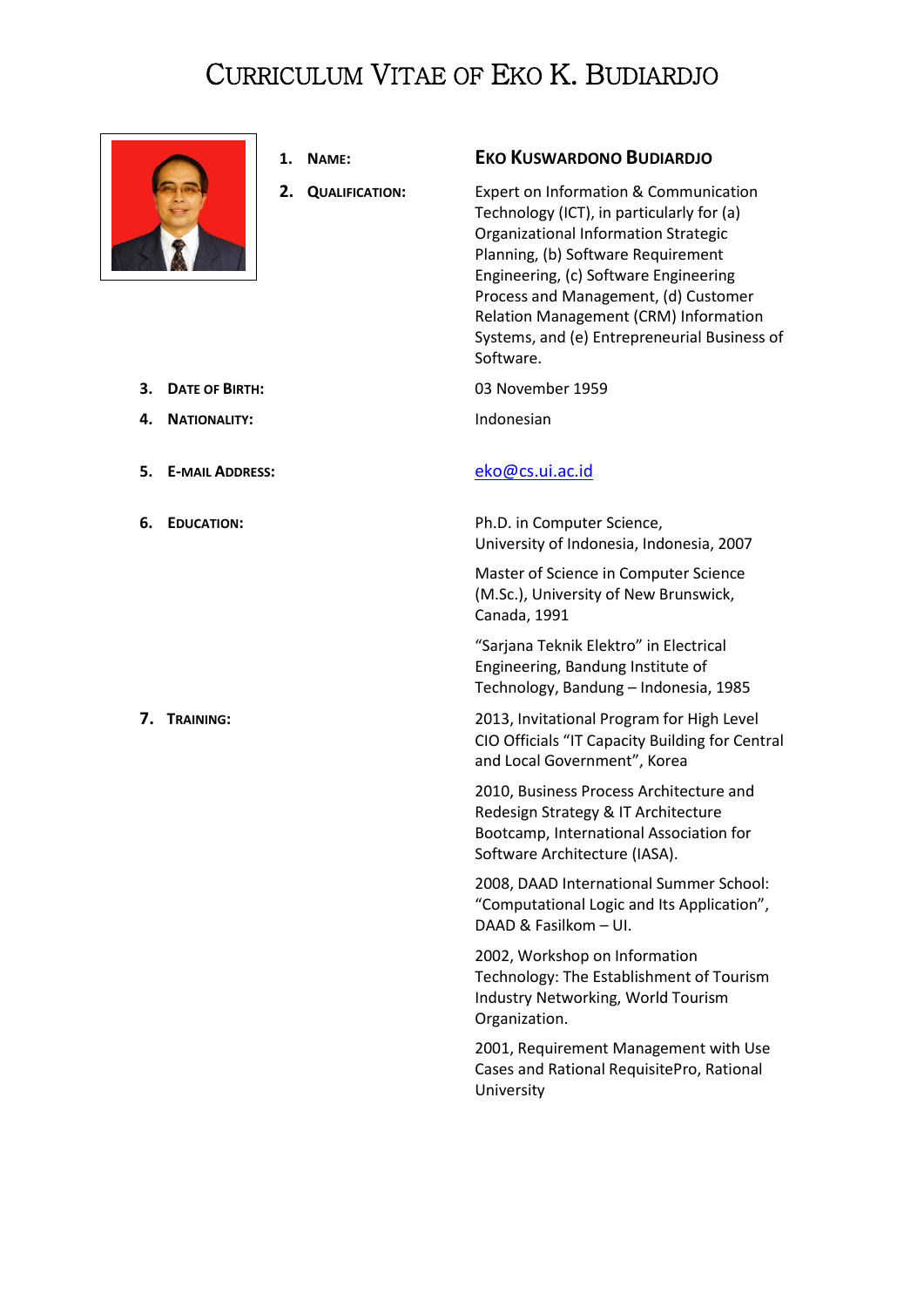# CURRICULUM VITAE OF EKO K. BUDIARDJO

|                                          |                                                |                                       |  |                                   | Software Technology (UNU/IIST)                                                     | 1994, Software Design Techniques Training,<br>the United Nations University / Institute for |
|------------------------------------------|------------------------------------------------|---------------------------------------|--|-----------------------------------|------------------------------------------------------------------------------------|---------------------------------------------------------------------------------------------|
|                                          |                                                |                                       |  | (CASE), Singapore                 | 1993, Sixth International Workshop on                                              | <b>Computer Aided Software Engineering Tools</b>                                            |
|                                          |                                                |                                       |  | certificate)                      | 1988, English Languge Training, English<br>Language Institute of The University of | British Columbia, Canada (two months;                                                       |
| 8. MEMBERSHIP IN PROFESSIONAL SOCIETIES: |                                                | Member of the IEEE - Computer Society |  |                                   |                                                                                    |                                                                                             |
|                                          |                                                |                                       |  | Software Engineering              | Engineers (IAENG), IAENG Society of                                                | Member of International Association of<br>Computer Science, and IAENG Society of            |
|                                          |                                                |                                       |  | <b>Member of ASPILUKI</b>         |                                                                                    |                                                                                             |
|                                          |                                                |                                       |  |                                   |                                                                                    | Member of IPKIN and President of IPKIN                                                      |
|                                          |                                                |                                       |  |                                   | & Information Sciences (ICIS)                                                      | Member of Indonesian Society on Computer                                                    |
| 9. COUNTRIES OF WORK EXPERIENCE:         |                                                |                                       |  | Indonesia, Canada                 |                                                                                    |                                                                                             |
|                                          | <b>10. LANGUAGE AND DEGREE OF PROFICIENCY:</b> | English<br>Indonesian                 |  | Reading<br>Excellent<br>Excellent | Writing<br>Excellent<br>Excellent                                                  | <b>Speaking</b><br>Excellent<br>Excellent                                                   |

### **11. EMPLOYMENT RECORD:**

**SUMMARY:**

| <b>POSISITION</b>                      | <b>INSTITUTION</b>             | <b>YEAR</b>    |
|----------------------------------------|--------------------------------|----------------|
| Software Engineer                      | <b>Computer Science Center</b> | $1985 - 1992$  |
|                                        | (Pusilkom), Universitas        |                |
|                                        | Indonesia                      |                |
| Hardware Manager                       | <b>Computer Science Center</b> | 1992 - 1994    |
|                                        | (Pusilkom), Universitas        |                |
|                                        | Indonesia                      |                |
| <b>Assistant Director</b>              | <b>Computer Science Center</b> | 1994 - 1997    |
|                                        | (Pusilkom), Universitas        |                |
|                                        | Indonesia                      |                |
| Vice Dean for Technology Application & | <b>Faculty of Computer</b>     | 1997 - 1999    |
| <b>Services</b>                        | Science (Fasilkom),            |                |
|                                        | Universitas Indonesia          |                |
| Head of Faculty of Computer Science    | <b>Faculty of Computer</b>     | 2008 - Current |
| <b>Academic Senate</b>                 | Science (Fasilkom),            |                |
|                                        | Universitas Indonesia          |                |